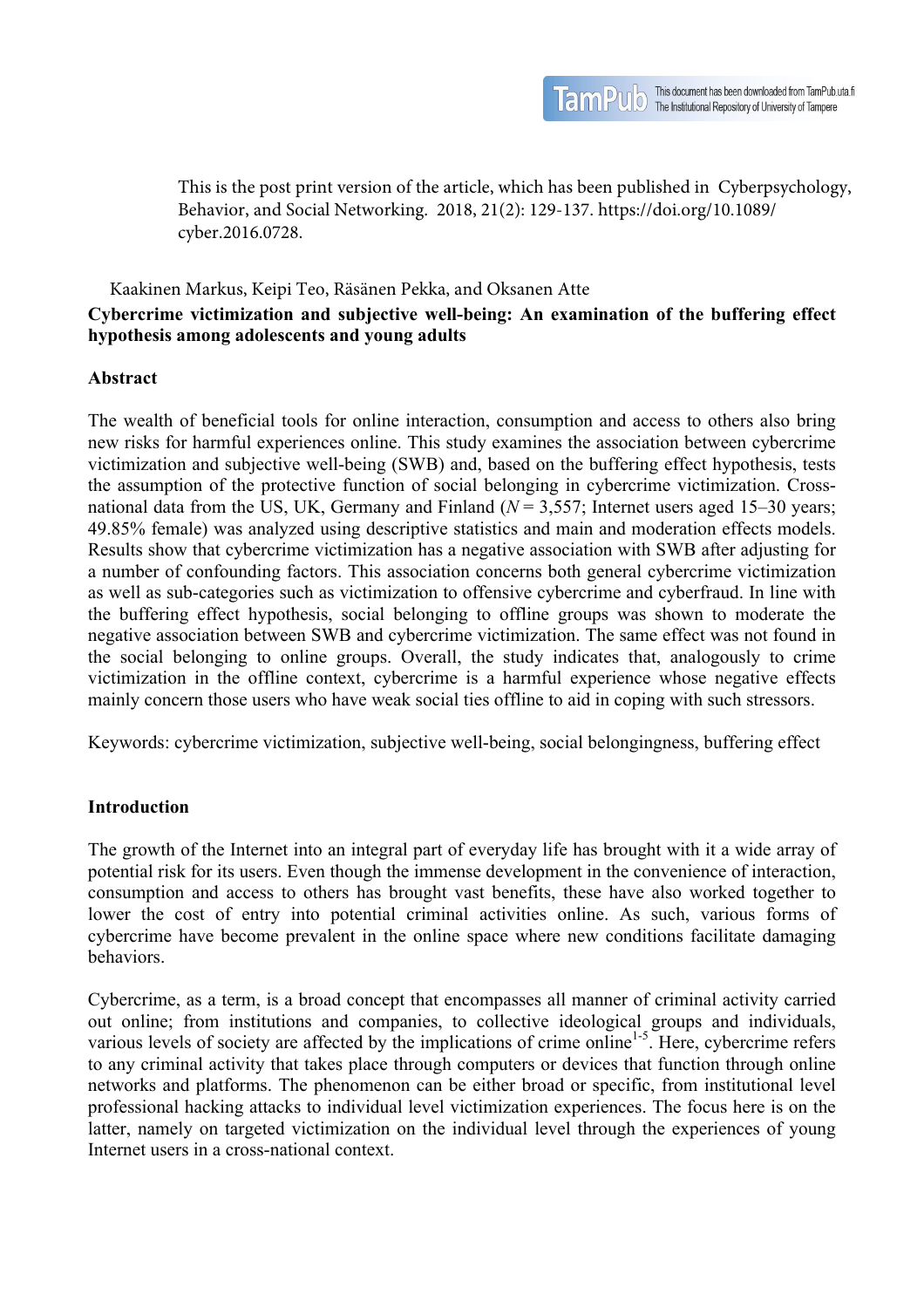Notably, there exists overlap in terms of what constitutes a crime online when it comes to harassment, bullying and victimization<sup>6</sup>. In this study, focus is placed specifically on negative online experiences that respondents have perceived as a crime rather than on distinguishing criminality objectively. Past research from the individual perspective has shown some of the most common forms of cybercrime as harassment, identity theft, defamation and fraud<sup>4-8</sup>. Overall, the rates of cybercrime victimization tend to be low, yet the rates for young Internet users are higher than those of older age groups. Notably, young people tend to be the most active users of the Internet and as such their victimization experiences can shed light on risk phenomena relevant to all age groups.

Past research has shown various links between crime victimization experiences and diminished well-being. In general, crime victimization has adverse psychological impacts on victims, but the consequences differ in the case of violent (e.g. assault or rape) and non-violent (e.g. property related) crimes<sup>9,10</sup>. In a longitudinal study conducted by Mahuteau and  $Zhu^{11}$ , victimization to both physical and property crime was found to associate with subjective well-being (SWB), which is a key positive indicator of psychological health made up of subjective cognitive and affective evaluations of one's life<sup>12-16</sup>. However, the adverse effect of victimization experience on SWB was stronger for physical violence than in the case of property crimes $<sup>11</sup>$ .</sup>

There is an ongoing discussion over whether the distinctive features of cybercrime, such as the spatial and temporal disconnect between the offender and victim, allows for its comparison to offline crime in terms of crime occurrence and victimization<sup>17,18</sup>. However, analogously to offline crime, previous studies have shown an association between online victimization and well-being problems including depression, lower self-esteem and a decrease in the sense of coherence<sup>19,20</sup>.

Furthermore, as in the case of offline crime, victimization to offensive cybercrime may have a stronger negative association with wellbeing than property-related cybercrime. The present study analyzes the association between SWB and victimization to cybercrime in general, victimization to offensive crime carried out on third parties online (i.e. defamation, illegal threat and sexual harassment), and victimization through cyberfraud (i.e. online fraud and identity theft) while also taking into consideration possible effects from users' social circles.

The benefits of social belonging have been widely discussed in both empirical and theoretical literature<sup>21-23</sup>. The central idea of the so called buffering effect hypothesis is that social relations can foster well-being directly (as a main effect), or indirectly by emotional, informational, instrumental support or social belonging that can buffer the harmful effects of different stressful life events (as a buffering effect)<sup>24</sup>. Past work on the buffering hypothesis has shown clear indications that social relationships can indeed function in a protective manner against stressors that threaten mental health and well-being<sup>22</sup> including crime victimization<sup>25-27</sup>.

A relevant question to ask, however, is whether the online and offline environments function equivalently in terms of the buffering hypothesis. Cole and colleagues reported that both offline and online social support protected college students against the adverse effects of peer victimization<sup>28</sup>. In studies by Minkkinen and Turja and colleagues, social belonging to primary offline groups was found to protect young people against potential negative impacts of online behavior, but a similar buffering effect was not found in the social belonging to online groups<sup>29, 30</sup>. In addition, Tennant and colleagues reported no moderating role of social support gained from family, significant adults, peers and close friends in a study concerning the association of cybervictimization and depression among college students 20.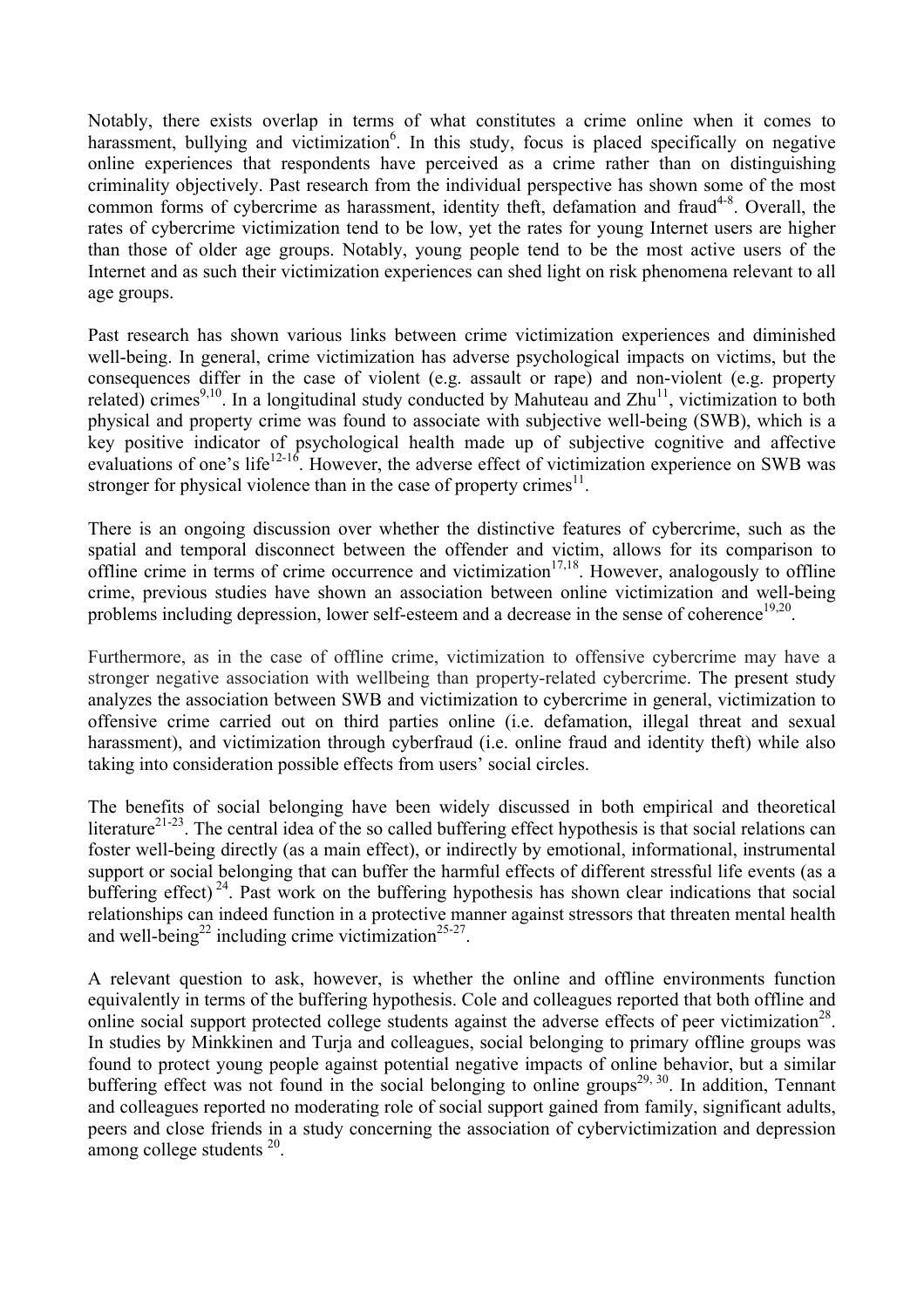These findings highlight the complex nature of the victimization environment in addition to how social support affects victims. Given past application and findings in the online setting, the buffering hypothesis continues to be relevant in the case of online stressors, especially in terms of social support originating from offline sources.

In social psychology, the main divergence between offline and online interaction has often been attributed to the communication bandwidth that does not allow for the social presence and richness of face-to-face interaction to be transferred to computer-mediated communication  $(CMC)^{31}$ . This difference in interactional dynamics can lead to lessened intimacy and quality of communication online. However, the process of relating oneself to social networks may not be solely dependent on the amount of information transferred via the communication medium<sup>32</sup>. Even though CMC may not be equivalent to face-to-face interaction, online communities have become an increasingly important source of social identification, support, and belonging for young people especially  $33, 34$ .

According to Walther's (1992) social information processing theory, online social relations can eventually extend to the same level of intimacy as offline social relations through a relatively longer relational time frame through CMC<sup>35</sup>. In addition to time, personal orientation towards online interaction can determine the relational depth of online social ties 36. In line with this, online social ties tend to be of more value for those with weak ties offline<sup>28</sup>, illustrating that individual social preference is key in determining the level of relational intimacy in the online setting.

It has also been suggested that the key difference between offline and online social ties lies in the ways in which people relate to one another in offline and online networks<sup>37</sup>. Online, network management and maintenance of strategic or instrumental relationships is made convenient and the level of relational intimacy or social tie strength may not be of primary importance in motivating social interactions<sup>37</sup>. Indeed, online social ties tend to have a smaller role in young peoples' lives when compared to those formed offline<sup>38</sup>.

Drawing on previous research literature, we examine the association between cybercrime and users' mental health in this study. Our cross-national sample is collected from four technologically advanced countries with high general living standards and are thus comparable in terms of cybercrime<sup>39</sup>, namely the United States, Finland, Germany, and the United Kingdom. We summarize with the following hypotheses:

H1) Cybercrime victimization has a negative association with subjective well being.

H2a) Social belongingness to offline primary groups buffers the negative association between cybercrime and SWB.

H2b) Social belongingness to an online community buffers the negative association between cybercrime and SWB.

# **Methods**

# *Participants*

In the analysis, we use four comparable datasets of youth and young adults in the United States, Finland, Germany, and the United Kingdom. The data were collected as part of a research project designed to investigate both exposure and victimization to cyberhate among adolescents and young adults aged 15 to 30. In the online questionnaire, respondents were asked about their psychosocial and sociodemographic characteristics, online activity and social relations in both offline and online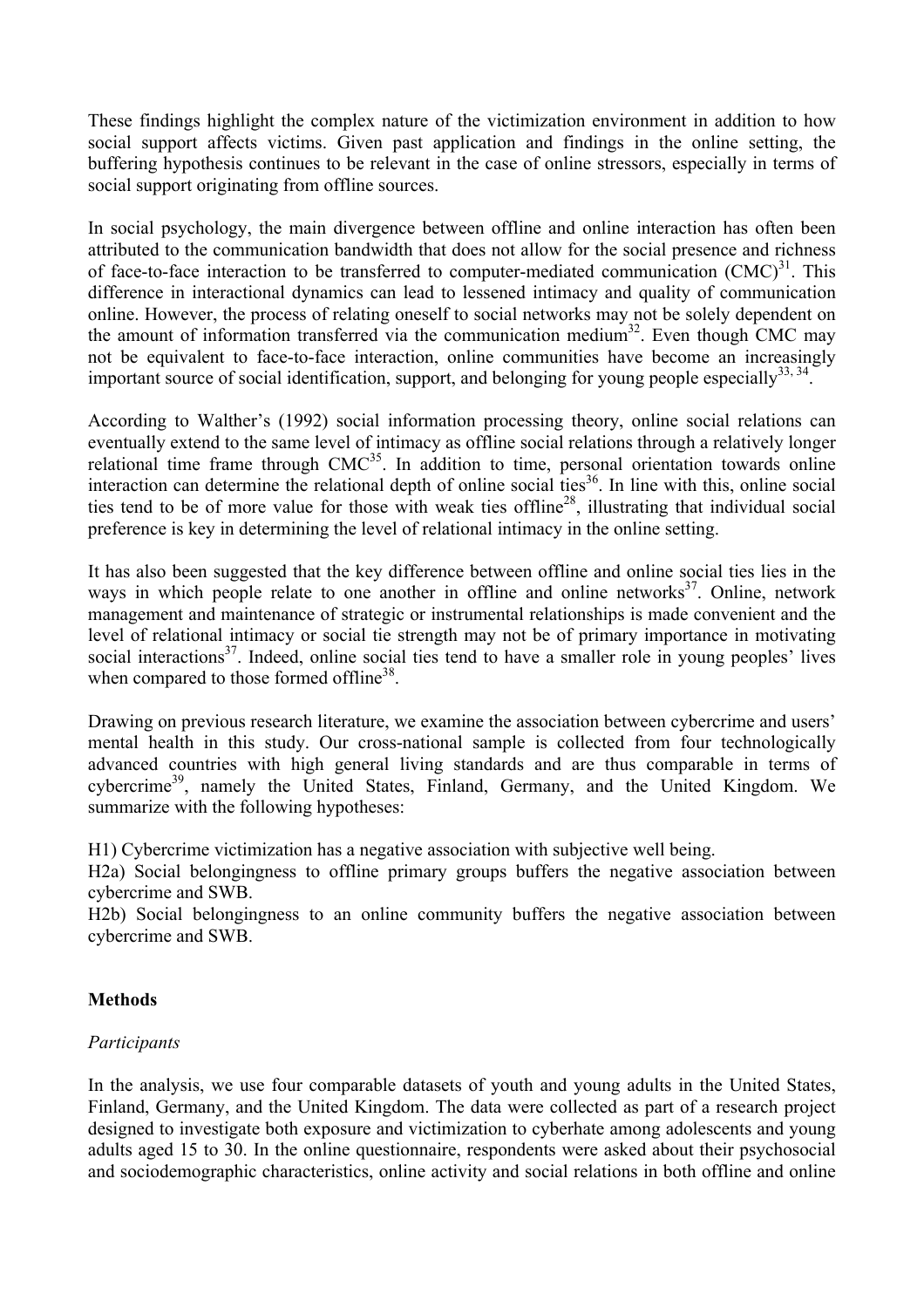contexts. The data were collected from the United States ( $n = 1,033$ ) and Finland ( $n = 555$ ) in spring 2013 and from the United Kingdom ( $n = 999$ ) and Germany ( $n = 978$ ) in spring 2014.

Demographically balanced panels were used in respondent recruitment and, in accordance with informed-consent principles, the respondents were informed about the background and purpose of the study before they were asked to voluntarily participate in research. Participants were also informed about their right to withdraw from the research once it had begun and were provided with contact information for possible further questions concerning the research project. The survey data was anonymous and no identifying information was collected from the respondents. Participants (*N*  $= 3557$ ) were aged 15 to 30 ( $M_{US} = 23.09$ ,  $SD_{US} = 4.04$ ;  $M_{FIN} = 22.59$ ,  $SD_{FIN} = 4.21$ ;  $M_{GER} = 23.21$ ,  $SD<sub>GER</sub> = 3.97$ ;  $M<sub>UK</sub> = 23.18$ ,  $SD<sub>UK</sub> = 4.14$ ) and were female (50.34% US, 50.00% FIN; 50.26% GER; 49.09% UK).

## *Measures*

**Dependent variable.** *SWB* was measured with a composite variable based on the following survey items: 1) "All things considered, how happy would you say you are?" and 2) "All things considered, how satisfied are you with your life as a whole nowadays?". For both items, the measurement scale was from 1 (extremely unhappy or extremely unsatisfied) to 10 (extremely happy or extremely satisfied). Both of these items are validated and widely used measures on  $\text{SWB}^{12-16}$ . Responses to these questions were then combined into a sum variable with a scale of 2-20 and an internal consistency of 0.88 (Cronbach's alpha).

**Independent variables.** *Victimization to cybercrime, victimization to offensive cybercrime, and victimization to cyberfraud* were measured by dichotomous variables (0=no victimization experience during the past three years, 1=at least one victimization experience during the past three years). The variable measuring victimization to cybercrime in general was based on a survey item in which the respondents were asked whether they had been subjected to cybercrime during the past three years. Those respondents answering yes to this question were then also asked whether the crime had been defamation, illegal threat, identity theft, fraud, sexual harassment, or something else. Two victimization variables were then coded on the basis of these answers. *Victimization to offensive cybercrime* was coded as 1 if the respondent had experiences of defamation, threat, or sexual harassment during the past three years. *Victimization to cyberfraud* was coded as 1 if the responded had experienced identity theft or online fraud during the past three years. Both variables were coded as 0 for respondents with no victimization experiences.

**Social belonging.** *Social belonging in offline and online contexts* was measured by variables based on survey items in which respondents were asked to indicate, on a scale from 1 to 5, how strongly they felt belonging to their family, circle of friends, school or work community, and online community. As such, the first three variables measured participants' social belonging to primary groups that originate in the offline setting while the last measures focus on social belonging to community that originates in, yet is not necessarily restricted to, the online environment. The variable measuring social belonging in the offline context was formed by combining answers to the first three questions into a sum variable with a scale of 3-15 and a sufficient internal consistency of 0.69 (Cronbach's alpha). The variable measuring social belonging online was based on the question concerning participants' sense of belonging with an online community.

**Covariates.** Country information and respondents' gender, age, and the scope of online activity were used as a covariate in our analyses. The variable measuring the scope of online activity was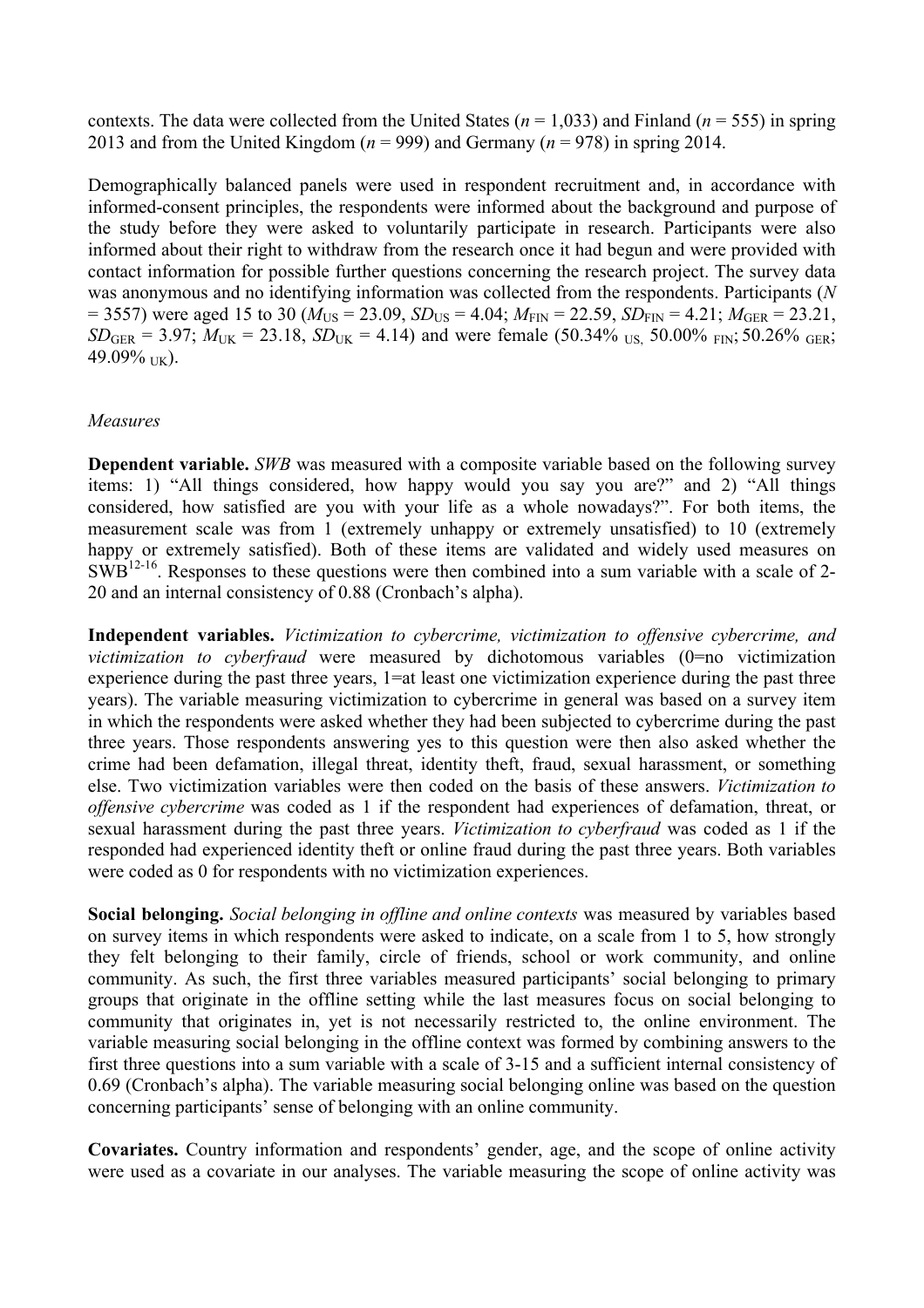counted on the basis of a survey item in which respondents were asked to indicate which online services they had been using during the past three months from a list of the 21 of the most popular online services at the time (e.g. Facebook, YouTube and Twitter). The variable adding together the total number of used services had a scale from 0-19. For further details about our analytical variables, see Table 1.

## *Statistical techniques*

We present both descriptive statistics of our analytic variables (means and standard deviations for scaled variables and as absolute and relative proportions for categorical variables) and predictive analysis. In the predictive analysis, the association between cybercrime victimization and SWB was assessed by utilizing hierarchical linear regression models. The first model included SWB as a dependent variable and our covariates as predictors. In the second model (main effect model), cybercrime victimization was added as a predictor. The potential moderating role of social belonging, in turn, was analyzed with a third model including interaction terms between cybercrime victimization and social belonging (moderation effect model). Models 2 and 3 were estimated separately for each type of cybercrime victimization (cybercrime in general, offensive cybercrime and cyberfraud).

For each model, we report regression coefficients, standard deviations, beta coefficients (ß) and statistical significance as well as coefficients of effect sizes (partial eta-squared) for significant variables and model determination (adjusted R-squared). To elaborate on the hypothesized moderation effect, we counted predictive margins of cybercrime victimization for low (one standard deviation below the mean), average (the mean), and high (one standard deviation above the mean) social belonging keeping other covariates in their mean values. Based on these estimates, we present adjusted prediction plots to visualize how the association between cybercrime victimization and SWB was moderated by social belonging. Finally, the t-test was used to assess whether the slopes for low social belonging and for average and high belonging were significantly different.

#### **Results**

In the overall sample, 6.4 percent of all respondents reported cybercrime victimization and the prevalence was relatively stable across our country samples (Table 1). Victimization to offensive cybercrime was more prevalent in the overall sample, (4.3 per cent) than victimization to cyberfraud (2.9 percent). Of crimes classified as offensive, the victimization to defamation was most prevalent (2.6 per cent) followed by illegal threat (2.2 per cent) and sexual harassment (1.1 per cent). In the case of the cyberfraud category, respondents reported being exposed to fraud online more often (1.8 per cent) than to identity thefts (1.5 per cent).

According to the first model of our hierarchical regression analysis (Tables 2–4), the social belonging to offline primary groups was the strongest predictor of SWB (B=0.75, *p*<0.001) among our covariates as it accounted for 22 percent on the SWB's variance (partial eta-squared coefficients in Tables 2–4). Our second set of models show that victimization to cybercrime in general (Table 2) offensive cybercrime (Table 3) and cyberfraud (Table 4) all had negative association to SWB even after adjusting for our control variables. Persons who had experienced cybercrime victimization in general during the past three years reported, on average, one unit lower SWB ( $B=0.97$ ,  $p<0.001$ ). SWB was 1.5 units lower for those with offensive cybercrime experience (B=-1.54, *p*<0.000) and 0.7 units lower for victims of cyberfraud (B=-0.69, *p*<0.05). However, victimization to cybercrime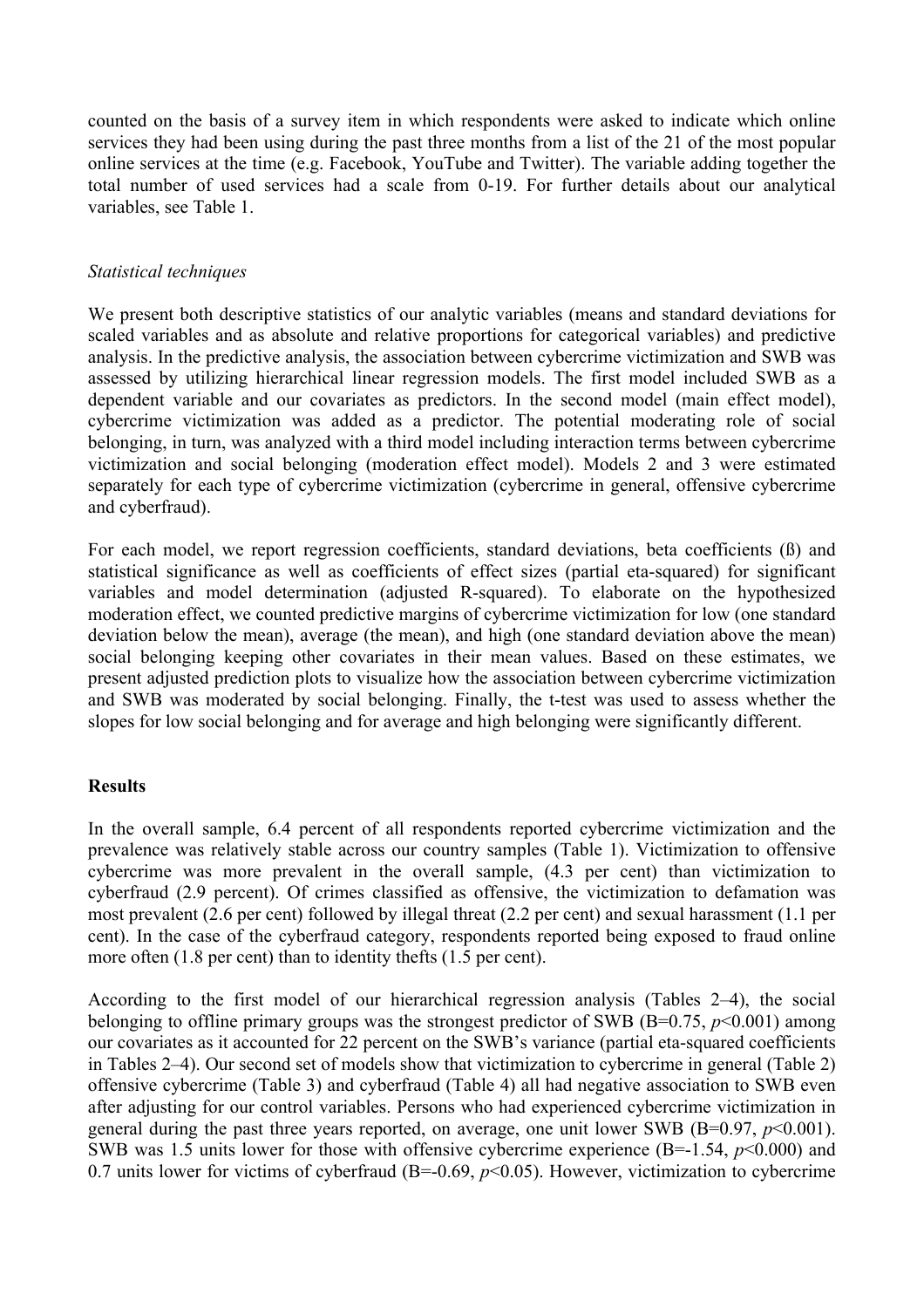in general and to offensive cybercrime and cyberfraud only accounted for approximately one percent or less of SWB's variance.

As can be seen from our third set of regression models, after adding interaction terms between cybercrime victimization and social belonging variables in the models, the interaction between cybercrime victimization and social belonging to offline primary groups was significantly associated with SWB in the case of all cybercrime victimization experiences. Adjusted predictions (Figures 1–3) show that the negative association between victimization and SWB mainly concerns those respondents with low offline belonging and the connection becomes weaker as the value of the offline belonging increases. In the case of cyberfraud (Figure 3), the predicted SWB was slightly higher for victims with high social belonging than it was for nonvictims with the same level of belonging. This difference, however, was not statistically significant as it lies within predictions' 95 percent confidence interval.

According to the t-test, the slope for low offline belonging differed significantly from the average and high belonging slopes in case of victimization to cybercrime in general (p-values of 0.031 and  $\leq 0.001$ ) and cyberfraud (p-values of 0.009 and  $\leq 0.001$ ) and from the high belonging slope in case of offensive cybercrime (p=0.001). The interaction terms between online social belonging and victimization to cybercrime in general, offensive cybercrime and cyberfraud were not significantly associated with SWB (p-values of 0.666, 0.098 and 0.302 respectively).

## **Discussion**

This study is the first to analyze the association between cybercrime victimization and SWB. According to our findings, victimization to cybercrime in general and to subtypes of offensive cybercrime and cyberfraud in the past three years predicted lower SWB even after adjusting for other factors including social belonging, country, gender, age and the scope of online activity. Victimization to offensive crime had a stronger negative association with SWB than cyberfraud victimization. These results are in line with earlier research on crime victimization and SWB in the offline context<sup>11</sup>. Results also reinforce past findings on the relationship between online victimization and well-being problems<sup>19,20</sup>. Thus, even though cybercrime victimization does not share the spatial and temporal connection between victims and offenders as is typical in offline  $\text{crimel}^{17,18}$ , it has the potential to be harmful for their victims' well-being. However, victimization experiences only accounted for a small proportion of SWB's variance.

Furthermore, our hypothesis that the negative association between cybercrime victimization and SWB will be buffered by social belonging was partly supported by our data. Our findings are in line with the buffering hypothesis, one of the dominant theoretical models of social support research<sup>22-24</sup> and they reinforce past research concerning the buffering effect in case of offline crime victimization<sup>25-27</sup> and risky online experiences<sup>29,30</sup>. However, while belonging to offline primary groups was found to buffer the negative association between cybercrime victimization and SWB, this effect was not found in the case of online communities. Thus, our findings seem to show that the buffering effect does not apply to online and offline social belonging equivalently, at least in the case of cybercrime victimization. Parallel findings concerning the different function of social belonging in the offline and online environments have been reported in earlier studies<sup>29,30</sup>.

The divergence between online and offline belonging may be related to qualitative differences in communication offline and online<sup>31</sup>. According to social information processing theory, relationships built around computer-mediated communication require more time to reach equivalent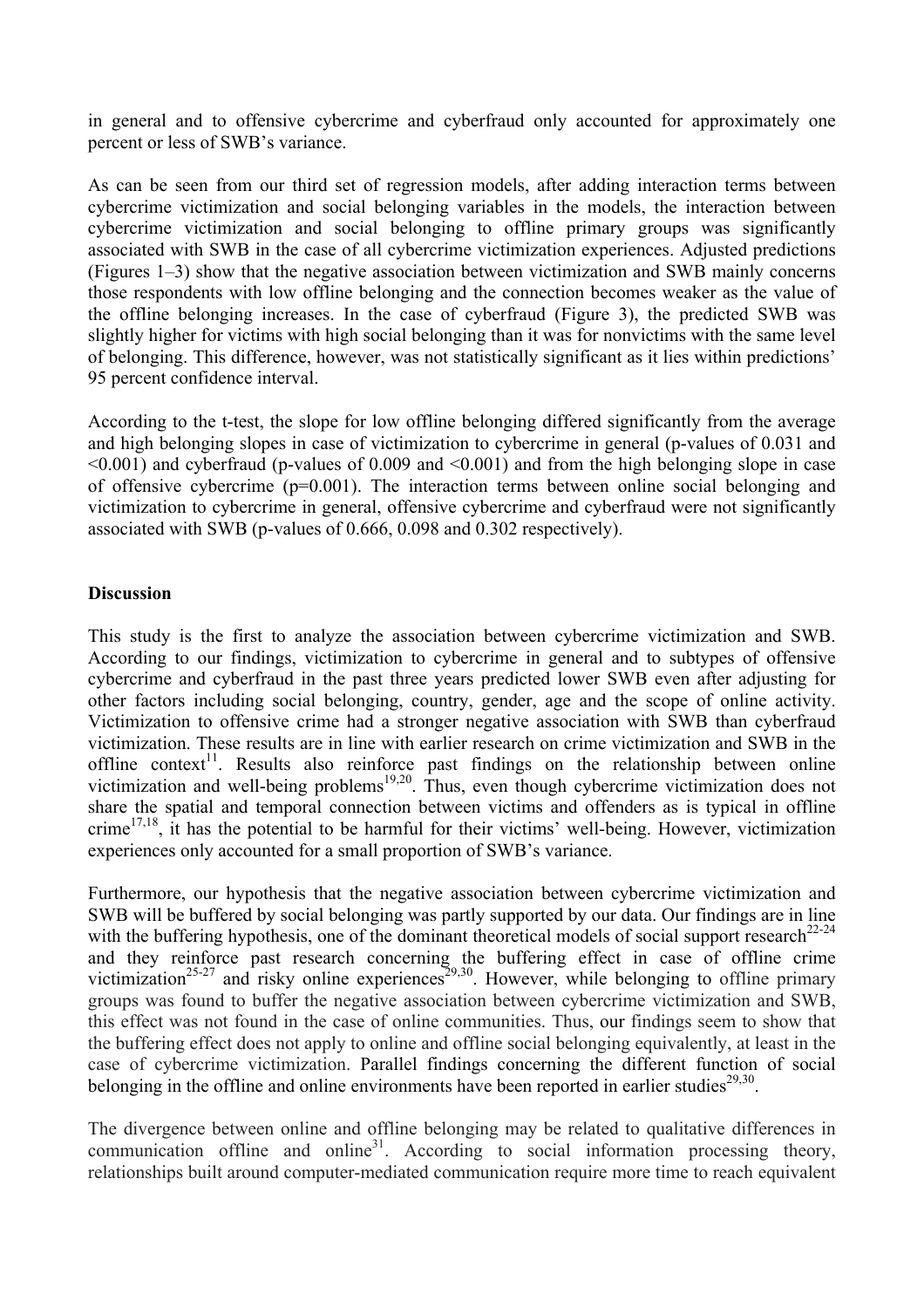levels of intimacy as is found in face-to-face relationships<sup>35</sup>. Also, users' own attitudes towards online communication might be the determining factor for intimacy in online relationships<sup>36</sup>. The online space is multifaceted, with any number of variations in social setting, interactional potential and investment, level of user visibility and social cohesion. Hence, online communication facilitates the establishing and maintaining of social relations that may in general be of lower intimacy than are those embedded in offline social networks $37$ .

In general, young people's social relationships originated online last for a shorter time, are less intensive, and have fewer shared topics of interest than those formed offline<sup>38</sup>. The lack of an online buffering effect may, thus, be linked to belonging online being less emotionally meaningful to users despite online relations' importance in less intimate ways such as for gaining advice or the opportunity to share mutual experiences, for example. In line with this are Cole's and colleagues' findings where emotional support and frequency of interaction and social ties online were found to buffer the harmful effects of peer victimization<sup>28</sup>.

In addition, the difference between the two forms of belonging may be linked to the fact that people often interact with same social contacts in both offline and online contexts<sup>40</sup> and, thus, online social belonging might appear as a mere extension of offline belonging. However, online social ties have been reported elsewhere as a distinct source of social support that is not reducible to offline social ties<sup>28</sup>. It is also possible that people prefer turning to their offline primary groups during stressful events and that online social belonging is an important form of social support primarily for those failing to receive it from the offline context.

## *Limitations*

As our analyses were based on cross-sectional survey data, responses may contain a variety of biases in terms of assessing victimization severity and criminality classification. Firstly, the crosssectional data only allow for an analysis of the association, rather than causal inference. The hypothesized direction of the association between cybercrime victimization and SWB, as it was analyzed here, was based on previous research on crime victimization and well-being $9-11$ . Secondly, the subjective measurement of sensitive issues such as victimization experiences has potential limitations concerning memory bias and the willingness to report such experiences, for example. However, the self-report approach to victimization research has been validated and utilized extensively in past studies<sup> $41,42$ </sup>. Thirdly, it is possible that measuring the time passed since victimization experience and the severity of the crime would have allowed us to observe stronger effect sizes for crime victimization and to make different inferences on cybercrime victimization. These issues would undoubtedly be relevant for future research.

# *Conclusion*

This study showed that cybercrime victimization experience in the past three years predicted lower SWB for adolescents and young adults. This was true in the case of cybercrime in general and its subtypes involving offensive cybercrime and cyberfraud. However, the negative association was buffered to a significant degree by social belonging to family, friends and school/workmates. Thus, even though cybercrimes and other harmful online experiences take place in technology-mediated environments, the buffering effect hypothesis and social support offered by offline primary groups remain relevant. Notably, social relations in the online community do not seem to have the same protective effect.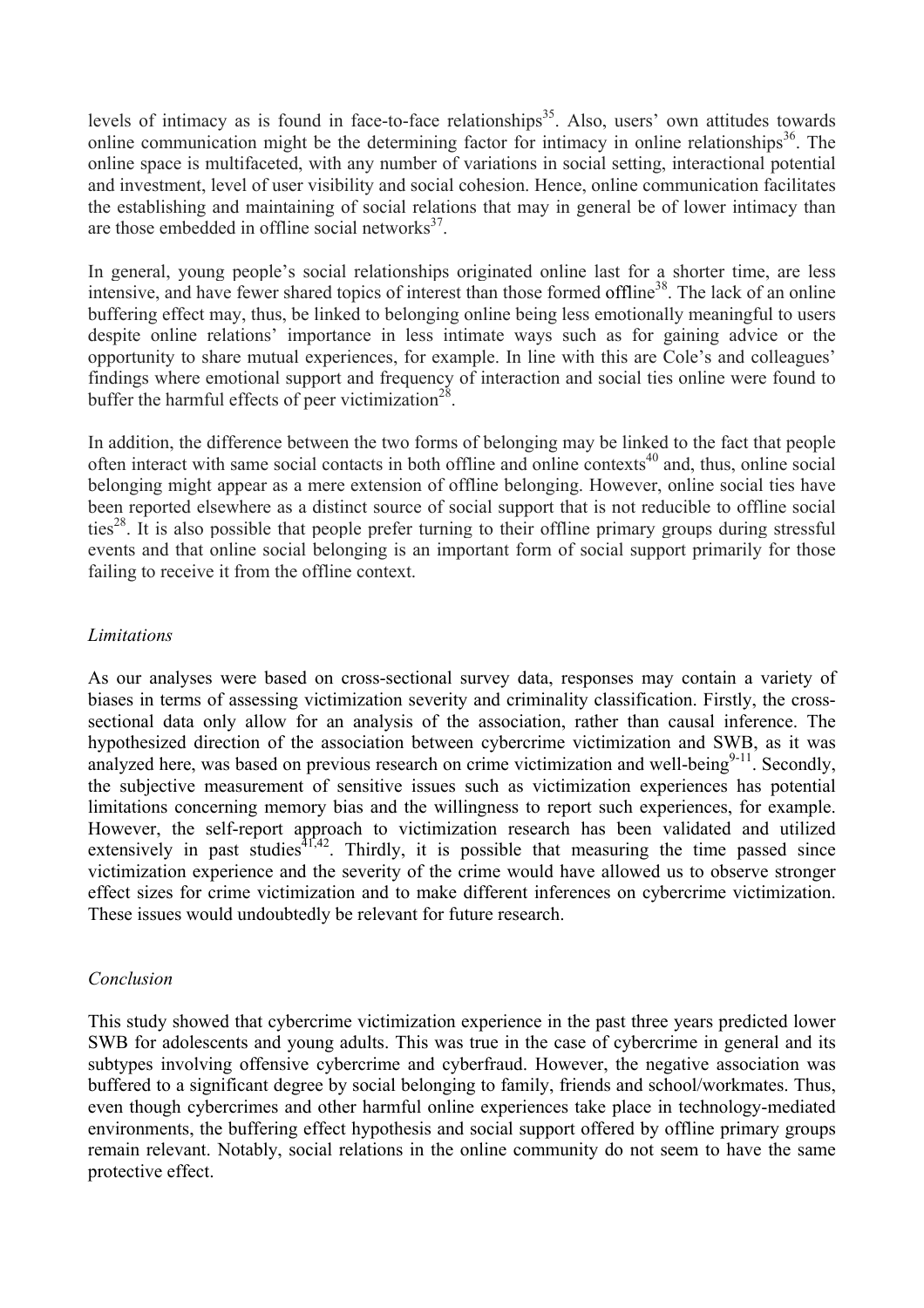As various peer support communities get more popular and accessible online it remains an important topic for examining the characteristics that separate these social ties from offline ones, at least when it comes to buffering of harmful online experiences. In addition, to facilitate the development of interventions for cybercrime victims, future research should further examine the exact mechanisms of social support that offline and online social networks do or could offer to protect young people from cybercrime victimization experiences. Although social belonging offline was identified here as a protective factor, the emotional, informational and instrumental support provided by social relations both offline and online for those victimized are potential sources of buffering as well.

# **References**

1.Holt TJ, Bossler AM, Seigfried-Spellar KC. (2015) *Cybercrime and digital forensics: An introduction*. New York: Routledge.

2.Kirwan G, Power A. (2013) *Cybercrime: The Psychology of Online Offenders*. Cambridge: Cambridge University Press.

3.Leukfeldt ER, Yar M. *Applying routine activity theory to cybercrime: A theoretical and empirical analysis. Deviant Behavior* 2016; 37:263–280.

4. Näsi M, Oksanen A, Keipi T, Räsänen P. Cybercrime Victimization among Young People: A Multi-national Study. Journal of Scandinavian Studies in Criminology and Crime Prevention 2015; 16:203–210, DOI: 10.1080/14043858.2015.1046640.

5.Yar M. (2013) *Cybercrime and society*. London: Sage Publications.

6.McGuire M, Dowling S. (2013). *Cyber crime: A review of the evidence*. www.gov.uk/government/uploads/system/uploads/attachment\_data/file/246749/horr75 summary.pdf (Accessed 09-Oct-2017).

7.Oksanen A, Keipi T. Young People as Victims of Crime on the Internet: A Population-based Study in Finland. Vulnerable Children & Youth Studies 2013; 8:298–309. DOI: 10.1080/17450128.2012.752119

8.Williams ML. Guardians upon high: an application of routine activities theory to online identity theft in Europe at the country and individual level. British Journal of Criminology 2016; 56:21–48.

9.Davis RC, Friedman LN. (1985) The emotional aftermath of crime and violence. In: Figley C, ed. *Trauma and its Wake: The Study and Treatment of Post-traumatic Stress Disorder*. New York: Brunner/Mazel, pp. 90–112.

10.Tan SY, Haining R. Crime victimization and the implications for individual health and wellbeing: A Sheffield case study. Social Science & Medicine 2016; 167:128–139.

11.Mahuteau S, Zhu R. Crime Victimisation and Subjective Well-Being: Panel Evidence From Australia. Health Economics 2016; 25:1448–1463.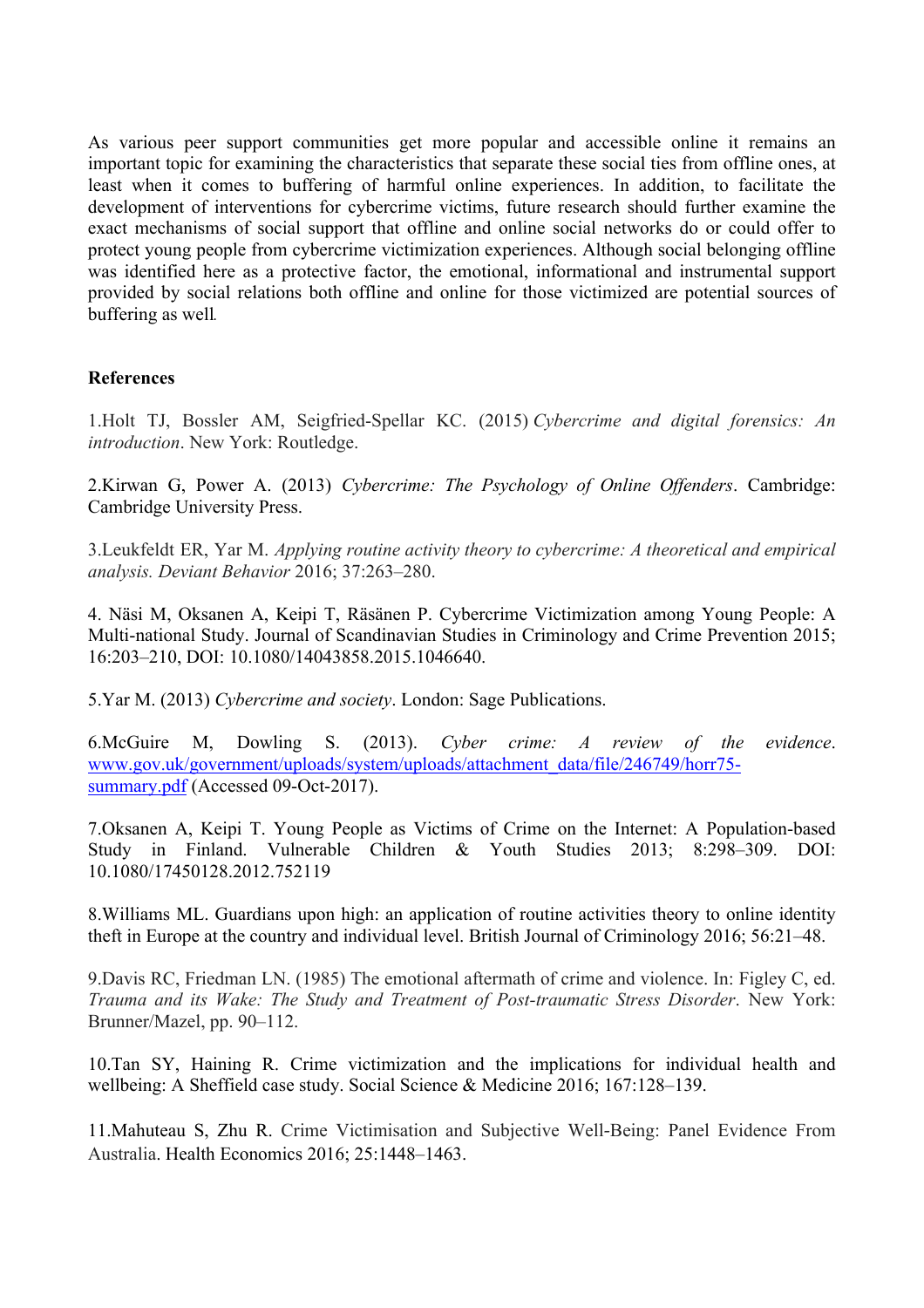12.Diener E. Subjective well-being: The science of happiness and a proposal for a national index. American Psychologist 2000; 55:34–43.

13.Abdel-Khalek AM. Measuring happiness with a single-item scale. Social Behavior and Personality 2006; 34:139–150.

14.Dolan P, Peasgood T, White M. Do we really know what makes us happy? A review of the economic literature on the factors associated with subjective well-being. Journal of Economic Psychology 2008; 29:94–122.

15.Jorm A, Ryan SM. Cross-national and historical differences in subjective well-being. International Journal of Epidemiology 2014; 43:330–340.

16.Veenhoven R. (1984) *Conditions of happiness*. Dordrecht: Reidel.

17.Vakhitova ZI, Reynald DM, Townsley M. Toward the Adaptation of Routine Activity and Lifestyle Exposure Theories to Account for Cyber Abuse Victimization. Journal of Contemporary Criminal Justice 2016; 2: 169–188.

18.Näsi M, Räsänen P, Kaakinen M, Keipi T, Oksanen A. Do routine activities help predict young adults' online harassment: A multi-nation study. Criminology & Criminal Justice 2016, online first. DOI: 10.1177/1748895816679866.

19.Priebe G, Svedin CG. Online or offline victimisation and psychological well-being: a comparison of sexual-minority and heterosexual youth. European Child & Adolescent Psychiatry 2012; 21:569–582.

20.Tennant JE, Demaray MK, Coyle S, Malecki CK. The dangers of the web: Cybervictimization, depression, and social support in college students. Computers in Human Behavior 2015; 50:348– 357.

21.Baumeister RF, Leary MR. The need to Belong: Desire for Interpersonal Attachments as a Fundamental Human Motivation. Psychological Bulletin 1995; 117:497–529.

22.Thoits P. Mechanisms Linking Social Ties and Support to Physical and Mental Health. Journal of Health and Social Behavior 2011; 52:145–161.

23.Cobb S. Social Support as a Moderator of Life Stress. Psychosomatic Medicine 1976; 38:300– 314.

24.Cohen S, Wills TA. Stress, social support, and the buffering hypothesis. Psychological Bulletin 1985; 98: 310–357.

25.Brooks M, Lowe M, Graham-Kevan N, Robinson S. Posttraumatic growth in students, crime survivors and trauma workers exposed to adversity. Personality and Individual Differences 2016; 98: 199–207.

26.Schultz D, Jaycox LH, Hickman, LJ, Setodji C, Kofner A, Harris R, Barnes D. The Relationship Between Protective Factors and Outcomes for Children Exposed to Violence. Violence and Victims 2013; 28: 697–714.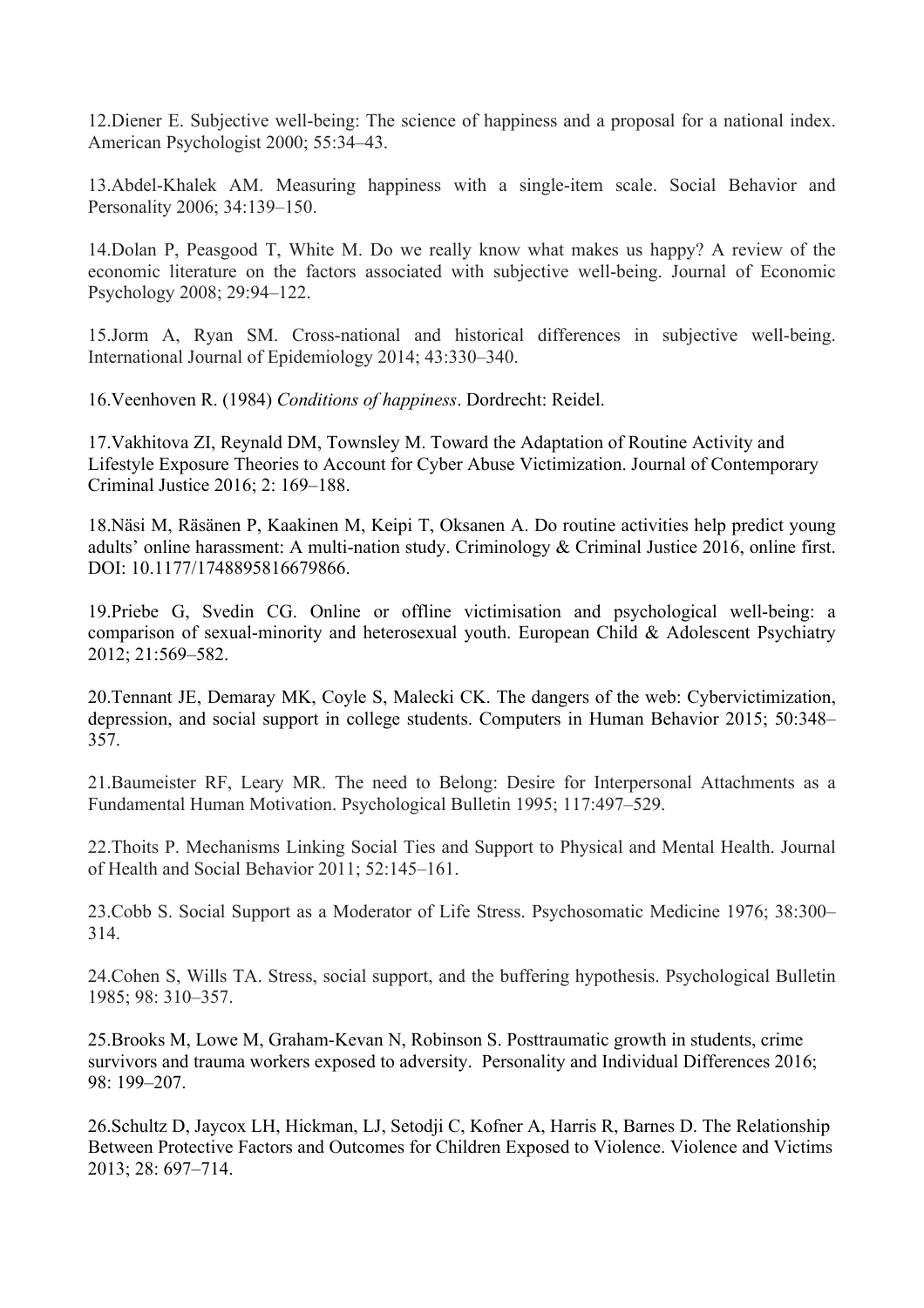27.Spillman S. Child abduction, Parrents' distress, and social support. Violence and Victims 2006; 21: 149–165.

28.Cole DA, Nick EA, Zelkowitz RL, Roeder KM, Spinelli T. Online social support for young people: Does it recapitulate in-person social support; can it help? Computers in Human Behavior 2017; 68: 456 –464.

29.Minkkinen J, Oksanen A, Näsi M, Keipi T, Kaakinen M, Keipi T, Räsänen P. Does social belonging to primary groups protect young people from the effects of pro-suicide sites? A comparative study of four countries. Crisis: The Journal of Crisis Intervention and Suicide Prevention 2016; 37: 31–41, DOI: 10.1027/0227-5910/a000356.

30.Turja T, Oksanen A, Kaakinen M, Sirola A, Kaltiala-Heino R, Räsänen P. Proeating disorder websites and subjective well-being: A four-country study on young people. International Journal of Eating Disorders 2016; online first: doi: 10.1002/eat.22589.

31.Spears R, Lea M, Postmes T. (2001) Social psychological theories of computer- mediated communication: Social gain or social pain? In: Robinson WP and Giles H, eds. *The Handbook of Language and Social Psychology*. Chichester: Wiley, pp 601–623.

32. Spears R, Postmes T, Lea M, Wolbert A. When Are Net Effects Gross Products? The Power of Influence and the Influence of Power in Computer-Mediated Communication. Journal of Social Issues 2002; 58: 91–107.

33.Keipi T, Oksanen A. Self-exploration, anonymity and risks in the online setting: Analysis of narratives by 14–18-year olds. Journal of Youth Studies 2014; 17:1097–1113.

34.Lehdonvirta V, Räsänen P. How do young people identify with online and offline peer groups? A comparison between UK, Spain and Japan. Journal of Youth Studies 2011; 14:91–108.

35.Walther JB. Interpersonal effects in computer-mediated interaction: A relational perspective. Communication Research 1992; 19: 52–90. doi:10.1177/009365092019001003.

36.Tanis M. Social Cues and Impression Formation in CMC. Journal of Communication 2003; 53: 676–693. doi:10.1093/joc/53.4.676.

37.Dibble JL, Drouin M, Aune KS, Boller RR. Simmering on the back burner: communication with and disclosure of relationship alternatives. Communication Quarterly 2015; 63: 329–344.

38.Mesch G, Talmud I. The Quality of Online and Offline Relationships: The Role of Multiplexity and Duration of Social Relationships. The Information Society 2006; 22: 137–148. doi: 10.1080/01972240600677805.

39.United Nations (2013). Comprehensive Study on Cybercrime. United Nations Office on Drugs and Crime: Vienna. www.unodc.org/documents/organizedcrime/UNODC\_CCPCJ\_EG.4\_2013/CYBERCRIME\_STUDY\_210213.pdf (Accessed 09-Oct-2017).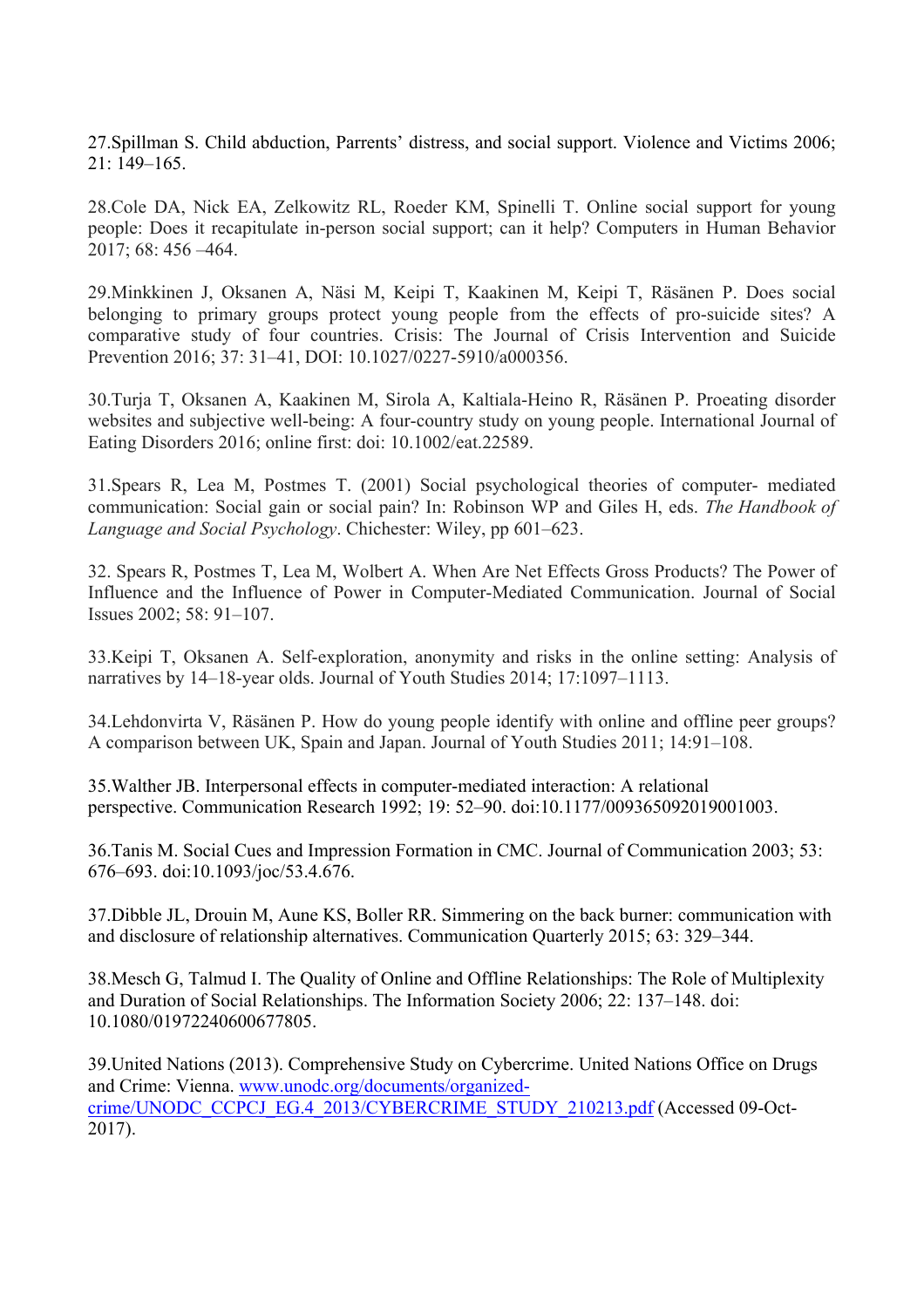40. Hampton KN, Goulet LS, Rainie L, Purcell K. Social networking sites and our lives: How people's trust, personal relationships, and civic and political involvement are connected to their use of social networking sites and other technologies. PEW Internet and American Life Project 2011. www.pewinternet.org/Reports/2011/Technology-and-social-networks.aspx (Accessed 09-Oct-2017).

41.Cho B, Jackson Y. Self-reported and case file maltreatment: Relations to psychosocial outcomes for youth in foster care. Children and Youth Services Review 2017; 69:241–247.

42.Nedelec JL. A multi-level analysis of the effect of interviewer characteristics on survey respondents' reports of sensitive topics. Personality and Individual Differences 2017; 107:96–101.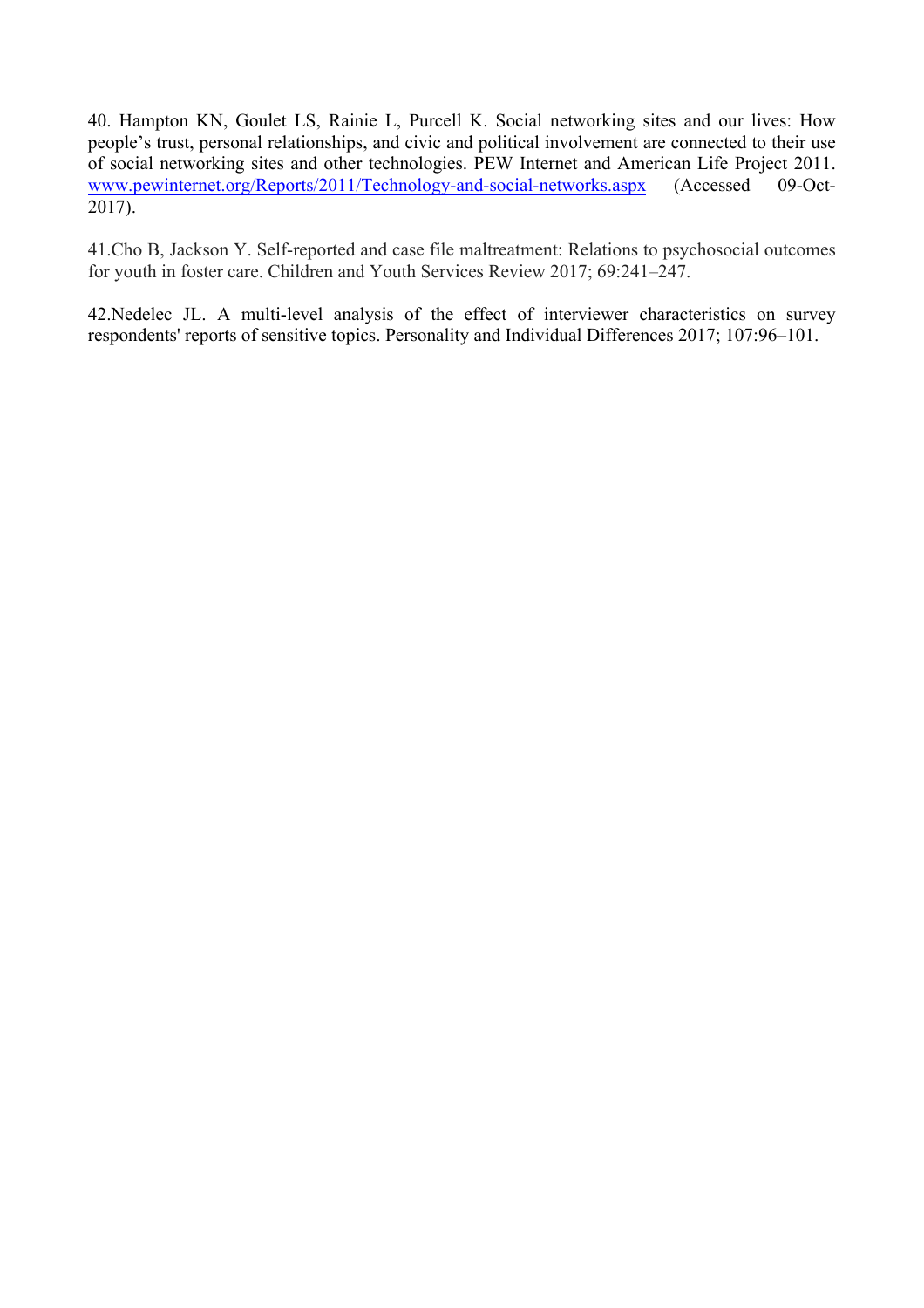|                                |           | All countries |                  | <b>USA</b> |                  | UK               |           | Germany          |           | Finland          |            |
|--------------------------------|-----------|---------------|------------------|------------|------------------|------------------|-----------|------------------|-----------|------------------|------------|
| Continuous variables           | range     | mean          | <b>SD</b>        | mean       | ${\rm SD}$       | mean             | <b>SD</b> | mean             | <b>SD</b> | mean             | ${\rm SD}$ |
| <b>SWB</b>                     | $2 - 20$  | 13.32         | 4.00             | 13.61      | 3.86             | 12.87            | 3.93      | 13.22            | 4.26      | 13.81            | 3.84       |
| Social belonging offline       | $3 - 15$  | 10.91         | 2.56             | 11.14      | 2.28             | 10.45            | 2.60      | 11.21            | 2.37      | 10.77            | 2.67       |
| Social belonging online        | $1 - 5$   | 2.42          | 1.17             | 2.50       | 1.20             | 2.26             | 1.20      | 2.32             | 1.08      | 2.74             | 1.16       |
| Age                            | $15 - 30$ | 23.06         | 4.08             | 23.09      | 4.044            | 23.18            | 4.14      | 23.20            | 3.98      | 22.59            | 4.21       |
| Scope of SNS activity          | $0 - 19$  | 6.02          | 2.97             | 6.20       | 3.11             | 6.22             | 3.09      | 5.54             | 2.77      | 6.18             | 2.74       |
|                                |           |               |                  |            |                  |                  |           |                  |           |                  |            |
| Categorical variables          | coding    |               | frequency% $(n)$ |            | frequency% $(n)$ | frequency% $(n)$ |           | frequency% $(n)$ |           | frequency% $(n)$ |            |
| Female                         | dummy     | 49.85         | 1777             | 50.34      | 520              | 49.05            | 490       | 50.10            | 490       | 49.91            | 277        |
| Victim of cybercrime           | dummy     | 6.42          | 229              | 6.10       | 63               | 7.41             | 74        | 6.03             | 59        | 5.95             | 33         |
| Victim of offensive cybercrime | dummy     | 4.26          | 152              | 4.36       | 45               | 4.80             | 48        | 4.09             | 40        | 3.42             | 19         |
| Defamation                     | dummy     | 2.61          | 93               | 2.90       | 30               | 2.50             | 25        | 2.76             | 27        | 1.98             | 11         |
| Ilegal threat                  | dummy     | 2.19          | 78               | 1.65       | 17               | 2.70             | 27        | 2.35             | 23        | 1.98             | 11         |
| Sexual harassment              | dummy     | 1.09          | 39               | 1.26       | 13               | 1.00             | 10        | 1.02             | 10        | 1.08             | 6          |
| Victim of cyberfraud           | dummy     | 2.92          | 104              | 2.52       | 26               | 2.80             | 28        | 3.27             | 32        | 3.24             | 18         |
| Identity theft                 | dummy     | 1.49          | 53               | 1.65       | 17               | 1.60             | 16        | 1.12             | 11        | 1.62             | 9          |
| Fraud                          | dummy     | 1.77          | 63               | 1.16       | 12               | 1.60             | 16        | 2.35             | 23        | 2.16             | 12         |
| N                              |           | 3565          |                  | 1033       |                  | 999              |           | 978              |           | 555              |            |

# Table 1. Descriptive Statistics for Full Data and by Country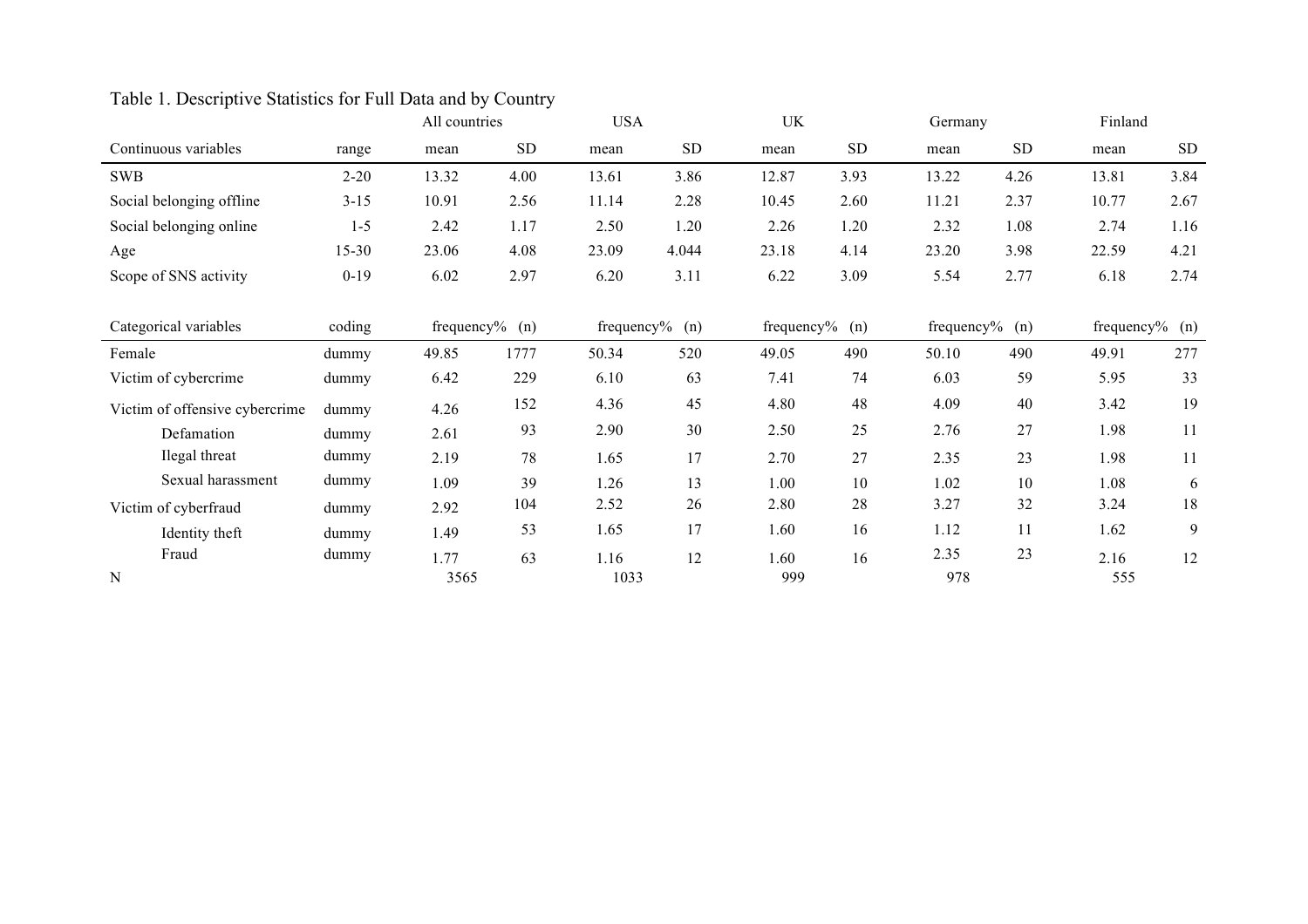Table 2. Hierarchical Linear Regression Models Predicting Subjective Well-Being with Cybercrime Victimization and Covariates

|                                                |         |         |           | Model 1    |      |         |           | Model 2    |                | Model 3 |           |            |                |
|------------------------------------------------|---------|---------|-----------|------------|------|---------|-----------|------------|----------------|---------|-----------|------------|----------------|
|                                                |         | B       | <b>SE</b> | ß          | R2   | B       | <b>SE</b> | ß          | R <sub>2</sub> | B       | <b>SE</b> | ß          | R <sub>2</sub> |
| Social belonging offline                       |         | 0.75    | 0.02      | $0.48***$  | 0.22 | 0.74    | 0.02      | $0.48***$  | 0.22           | 0.72    | 0.02      | $0.46***$  | 0.22           |
| Social belonging online                        |         | $-0.03$ | 0.05      | $-0.00$    |      | $-0.01$ | 0.05      | $-0.00$    |                | $-0.02$ | 0.06      | $-0.01$    |                |
| Country (Reference = Finland)                  |         |         |           |            | 0.01 |         |           |            | 0.01           |         |           |            | 0.01           |
|                                                | US      | $-0.49$ | 0.19      | $-0.06**$  |      | $-0.47$ | 0.19      | $-0.05*$   |                | $-0.51$ | 0.19      | $-0.05**$  |                |
|                                                | Germany | $-0.95$ | 0.19      | $-0.11***$ |      | $-0.94$ | 0.19      | $-0.10***$ |                | $-0.95$ | 0.19      | $-0.10***$ |                |
|                                                | UK      | $-0.74$ | 0.19      | $-0.08***$ |      | $-0.72$ | 0.19      | $-0.08***$ |                | $-0.74$ | 0.19      | $-0.08***$ |                |
| Female                                         |         | $-0.24$ | 0.12      | $-0.03$    |      | $-0.26$ | 0.12      | $-0.03*$   | >0.01          | $-0.26$ | 0.12      | $-0.03*$   | >0.01          |
| Age                                            |         | 0.02    | 0.01      | 0.03       |      | 0.03    | 0.01      | 0.03       |                | 0.02    | 0.01      | 0.03       |                |
| Scope of SNS activity                          |         | 0.00    | 0.02      | 0.00       |      | 0.00    | 0.02      | 0.00       |                | 0.00    | 0.02      | 0.00       |                |
| Cybercrime victimization                       |         |         |           | $\bullet$  |      | $-0.97$ | 0.24      | $-0.06***$ | 0.01           | $-3.74$ | 0.90      | $-0.23***$ | 0.01           |
| Victimization X social belonging offline       |         |         |           |            |      |         |           |            |                | 0.25    | 0.09      | $0.16**$   | >0.01          |
| Victimization X social belonging online        |         |         |           |            |      |         |           |            |                | 0.08    | 0.19      | 0.02       |                |
| Constant                                       |         | 5.40    | 0.49      |            |      | 5.43    | 0.49      |            |                | 5.77    | 0.50      |            |                |
| Adjusted R2 for the model                      |         |         |           |            | 0.23 |         |           |            | 0.24           |         |           |            | 0.24           |
| Note: *** $p<0.001$ , ** $p<0.01$ , * $p<0.05$ |         |         |           |            |      |         |           |            |                |         |           |            |                |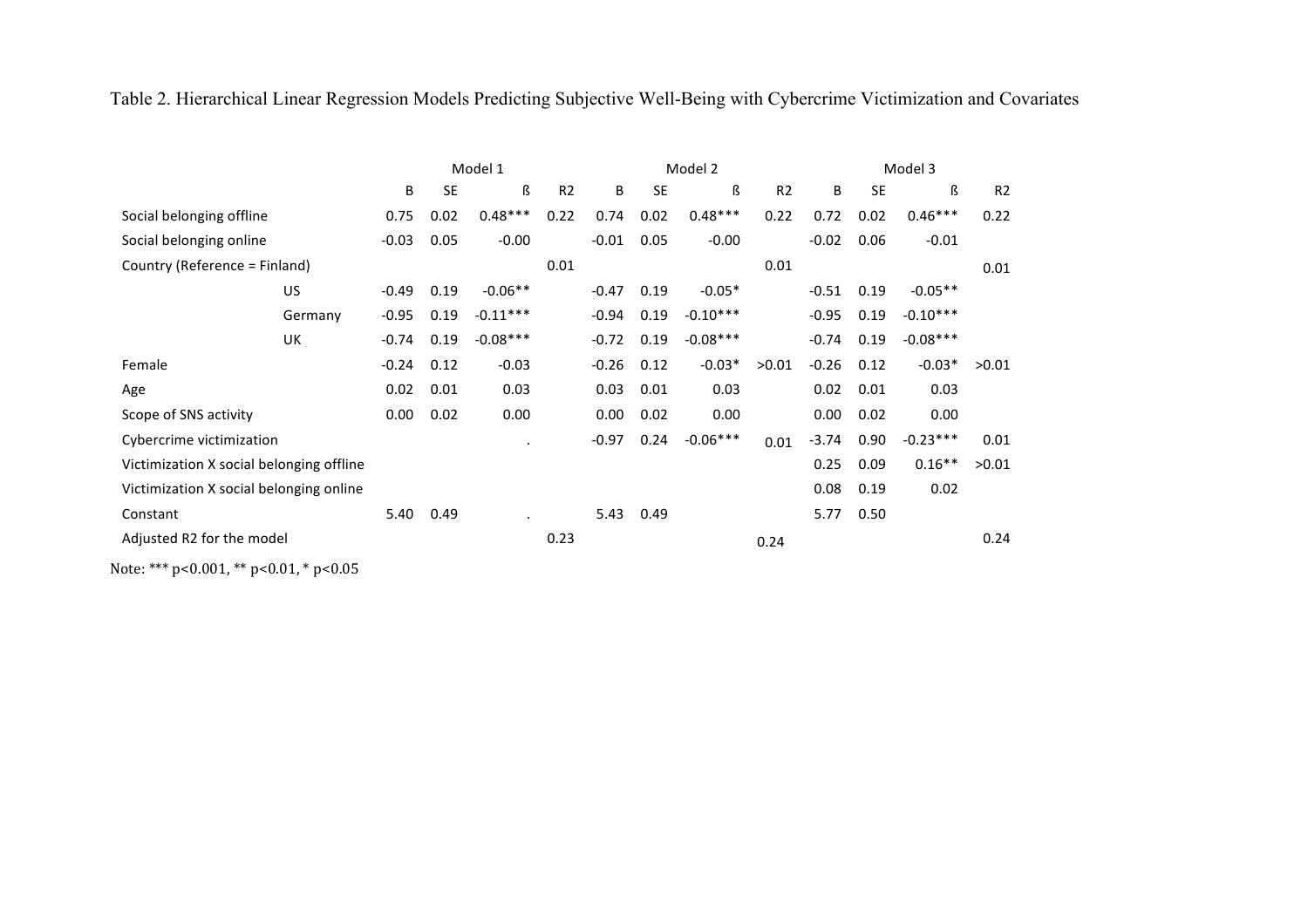Table 3. Hierarchical Linear Regression Models Predicting Subjective Well-Being with Offensive Cybercrime Victimization and Covariates

|                                          |         |         |           | Model 1    |                |         |           | Model 2    |                | Model 3 |           |            |                |  |
|------------------------------------------|---------|---------|-----------|------------|----------------|---------|-----------|------------|----------------|---------|-----------|------------|----------------|--|
|                                          |         | B       | <b>SE</b> | ß          | R <sub>2</sub> | B       | <b>SE</b> | ß          | R <sub>2</sub> | B       | <b>SE</b> | ß          | R <sub>2</sub> |  |
| Social belonging offline                 |         | 0.75    | 0.02      | $0.48***$  | 0.22           | 0.74    | 0.02      | $0.47***$  | 0.22           | 0.72    | 0.02      | $0.46***$  | 0.22           |  |
| Social belonging online                  |         | $-0.03$ | 0.05      | $-0.00$    |                | $-0.00$ | 0.05      | $-0.00$    |                | $-0.03$ | 0.05      | $-0.01$    |                |  |
| Country (Reference = Finland)            |         |         |           |            | 0.01           |         |           |            | 0.01           |         |           |            | 0.01           |  |
|                                          | US      | $-0.49$ | 0.19      | $-0.06**$  |                | $-0.47$ | 0.19      | $-0.05*$   |                | $-0.50$ | 0.19      | $-0.05**$  |                |  |
|                                          | Germany | $-0.95$ | 0.19      | $-0.11***$ |                | $-0.92$ | 0.19      | $-0.10***$ |                | $-0.94$ | 0.19      | $-0.10***$ |                |  |
|                                          | UK      | $-0.74$ | 0.19      | $-0.08***$ |                | $-0.71$ | 0.19      | $-0.08***$ |                | $-0.75$ | 0.19      | $-0.08***$ |                |  |
| Female                                   |         | $-0.24$ | 0.12      | $-0.03$    |                | $-0.26$ | 0.12      | $-0.03*$   | >0.01          | $-0.26$ | 0.12      | $-0.03*$   | >0.01          |  |
| Age                                      |         | 0.02    | 0.01      | 0.03       |                | 0.02    | 0.01      | 0.02       |                | 0.02    | 0.01      | 0.02       |                |  |
| Scope of SNS activity                    |         | 0.00    | 0.02      | 0.00       |                | 0.00    | 0.02      | 0.00       |                | 0.01    | 0.02      | 0.00       |                |  |
| Victimization to offensive cybercrime    |         |         |           |            |                | $-1.54$ | 0.30      | $-0.09***$ | 0.01           | $-5.03$ | 1.08      | $-0.26***$ | 0.01           |  |
| Victimization X social belonging offline |         |         |           |            |                |         |           |            |                | 0.23    | 0.10      | $0.12*$    | >0.01          |  |
| Victimization X social belonging online  |         |         |           |            |                |         |           |            |                | 0.40    | 0.24      | 0.06       |                |  |
| Constant                                 |         | 5.40    | 0.49      |            |                | 5.47    | 0.49      |            |                | 5.78    | 0.50      | $\bullet$  |                |  |
| Adjusted R2 for the model                |         |         |           |            | 0.23           |         |           |            | 0.24           |         |           |            | 0.24           |  |

Note: \*\*\* p<0.001, \*\* p<0.01, \* p<0.05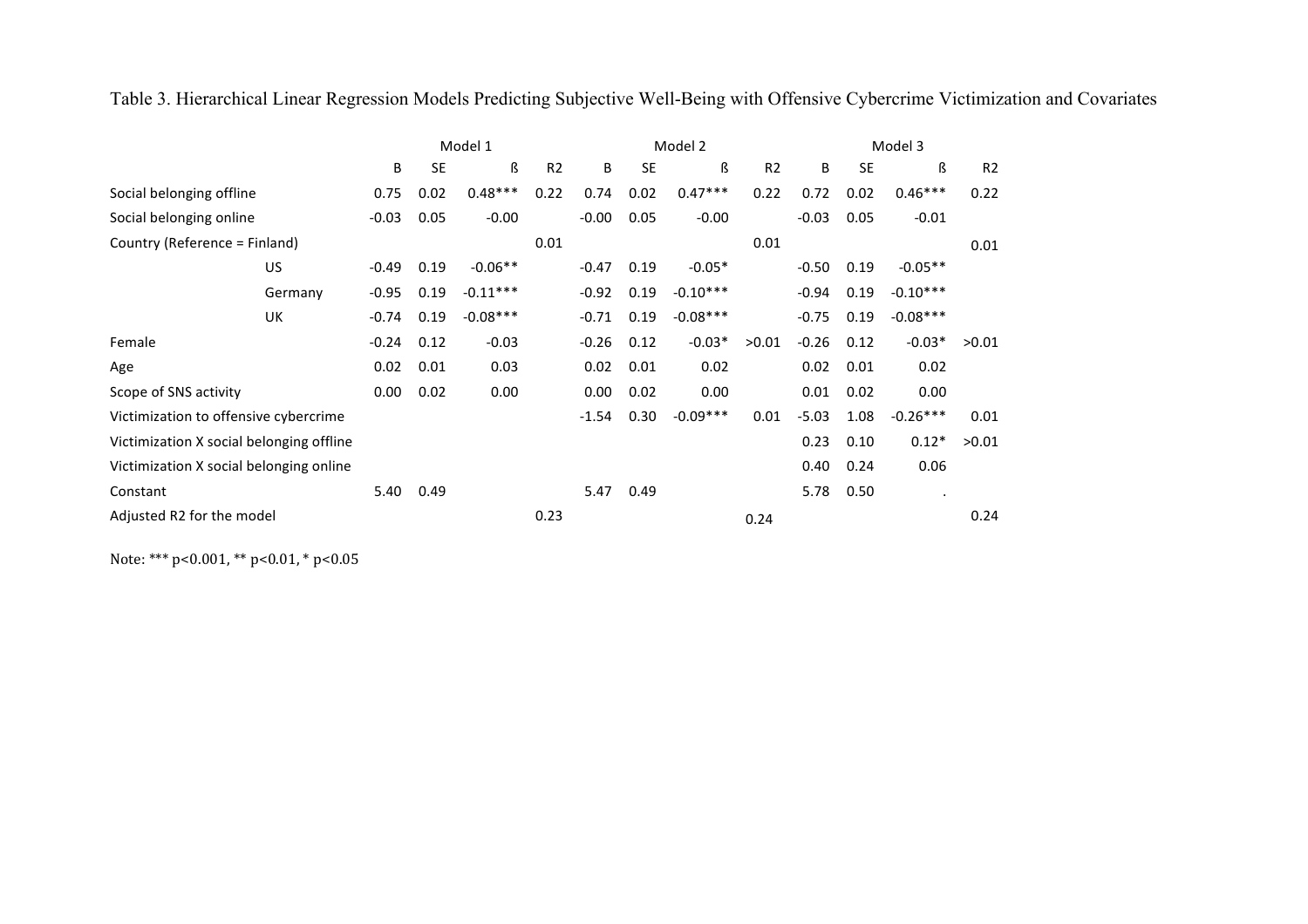Table 4. Hierarchical Linear Regression Models Predicting Subjective Well-Being with Cyberfraud Victimization and Covariates

|                                          |         | Model 1 |           |            |                |         |           | Model 2    |                | Model 3 |           |            |                |
|------------------------------------------|---------|---------|-----------|------------|----------------|---------|-----------|------------|----------------|---------|-----------|------------|----------------|
|                                          |         | B       | <b>SE</b> | ß          | R <sub>2</sub> | B       | <b>SE</b> | ß          | R <sub>2</sub> | B       | <b>SE</b> | ß          | R <sub>2</sub> |
| Social belonging offline                 |         | 0.75    | 0.02      | $0.48***$  | 0.22           | 0.75    | 0.02      | $0.48***$  | 0.22           | 0.73    | 0.02      | $0.47***$  | 0.22           |
| Social belonging online                  |         | $-0.03$ | 0.05      | $-0.00$    |                | $-0.02$ | 0.05      | $-0.01$    |                | $-0.02$ | 0.05      | $-0.01$    |                |
| Country (Reference = Finland)            |         |         |           |            | 0.01           |         |           |            | 0.01           |         |           |            | 0.01           |
|                                          | US      | $-0.49$ | 0.19      | $-0.06**$  |                | $-0.50$ | 0.19      | $-0.06**$  |                | $-0.51$ | 0.19      | $-0.06**$  |                |
|                                          | Germany | $-0.95$ | 0.19      | $-0.11***$ |                | $-0.95$ | 0.19      | $-0.11***$ |                | $-0.97$ | 0.19      | $-0.11***$ |                |
|                                          | UK      | $-0.74$ | 0.19      | $-0.08***$ |                | $-0.74$ | 0.19      | $-0.08***$ |                | $-0.75$ | 0.19      | $-0.08***$ |                |
| Female                                   |         | $-0.24$ | 0.12      | $-0.03$    |                | $-0.25$ | 0.12      | $-0.03*$   | >0.01          | $-0.26$ | 0.12      | $-0.03*$   | >0.01          |
| Age                                      |         | 0.02    | 0.01      | 0.03       |                | 0.03    | 0.02      | 0.03       |                | 0.03    | 0.15      | 0.03       |                |
| Scope of SNS activity                    |         | 0.00    | 0.02      | 0.00       |                | $-0.00$ | 0.02      | $-0.00$    |                | $-0.00$ | 0.02      | $-0.00$    |                |
| Victimization to cyberfraud              |         |         |           |            |                | $-0.69$ | 0.35      | $-0.03*$   | >0.01          | $-4.32$ | 1.27      | $-0.18***$ | >0.01          |
| Victimization X social belonging offline |         |         |           |            |                |         |           |            |                | 0.43    | 0.13      | $0.19***$  | >0.01          |
| Victimization X social belonging online  |         |         |           |            |                |         |           |            |                | $-0.28$ | 0.28      | $-0.04$    |                |
| Constant                                 |         | 5.40    | 0.49      |            |                | 5.39    | 0.49      |            |                | 5.58    | 0.50      | $\cdot$    |                |
| Adjusted R2 for the model                |         |         |           |            | 0.23           |         |           |            | 0.23           |         |           |            | 0.24           |

 $p<0.01$ , \*  $p<0.05$ 

Note: \*\*\* p<0.001, \*\*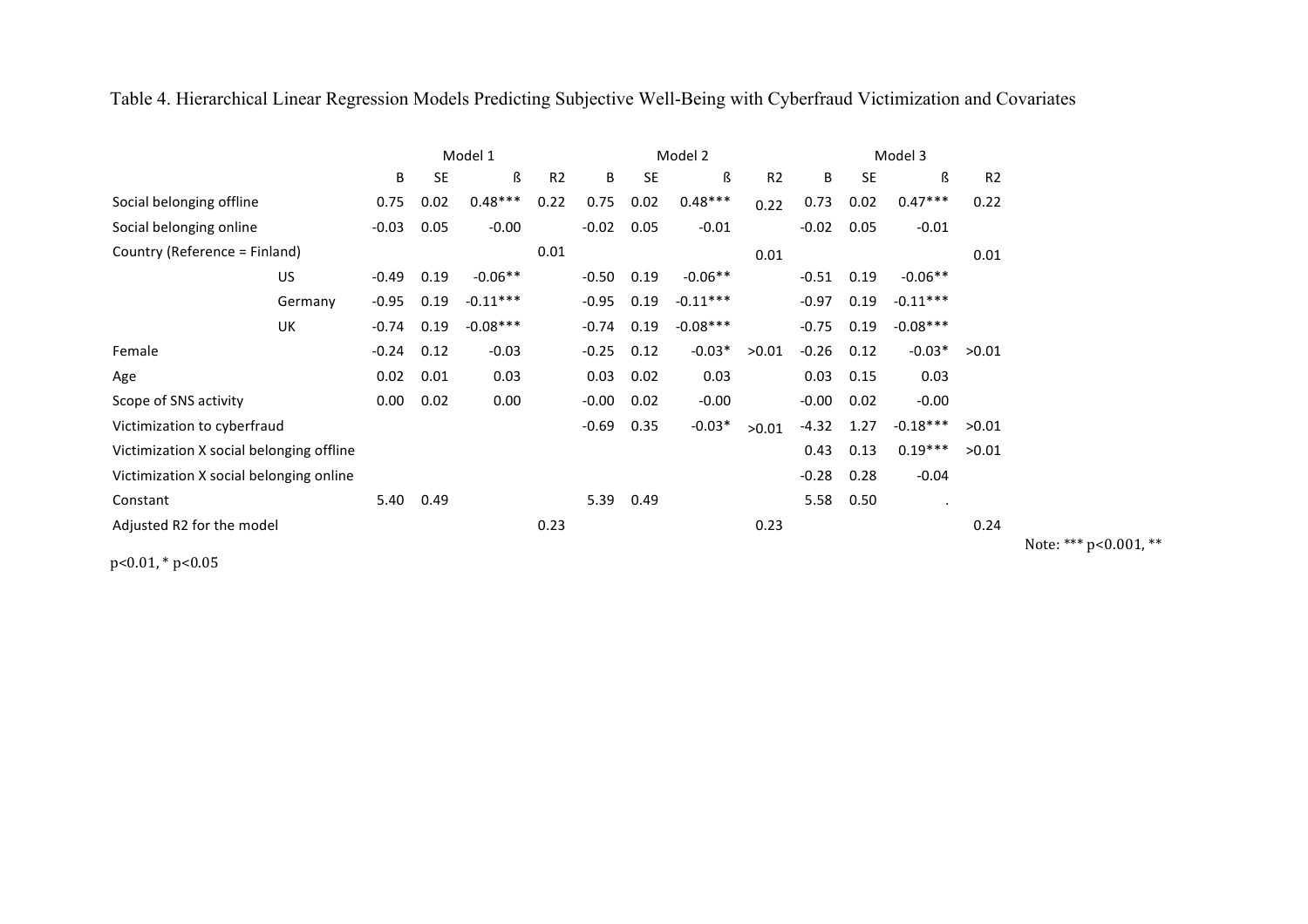**FIG. 1**. Adjusted predictions of SWB with 95 percent CIs for the nonvictims and victims of cybercrime with low (1 SD below mean), average (mean), or high (1 SD above mean) social belonging offline. SWB, subjective well-being; CI, confidence interval; SD, standard deviation.

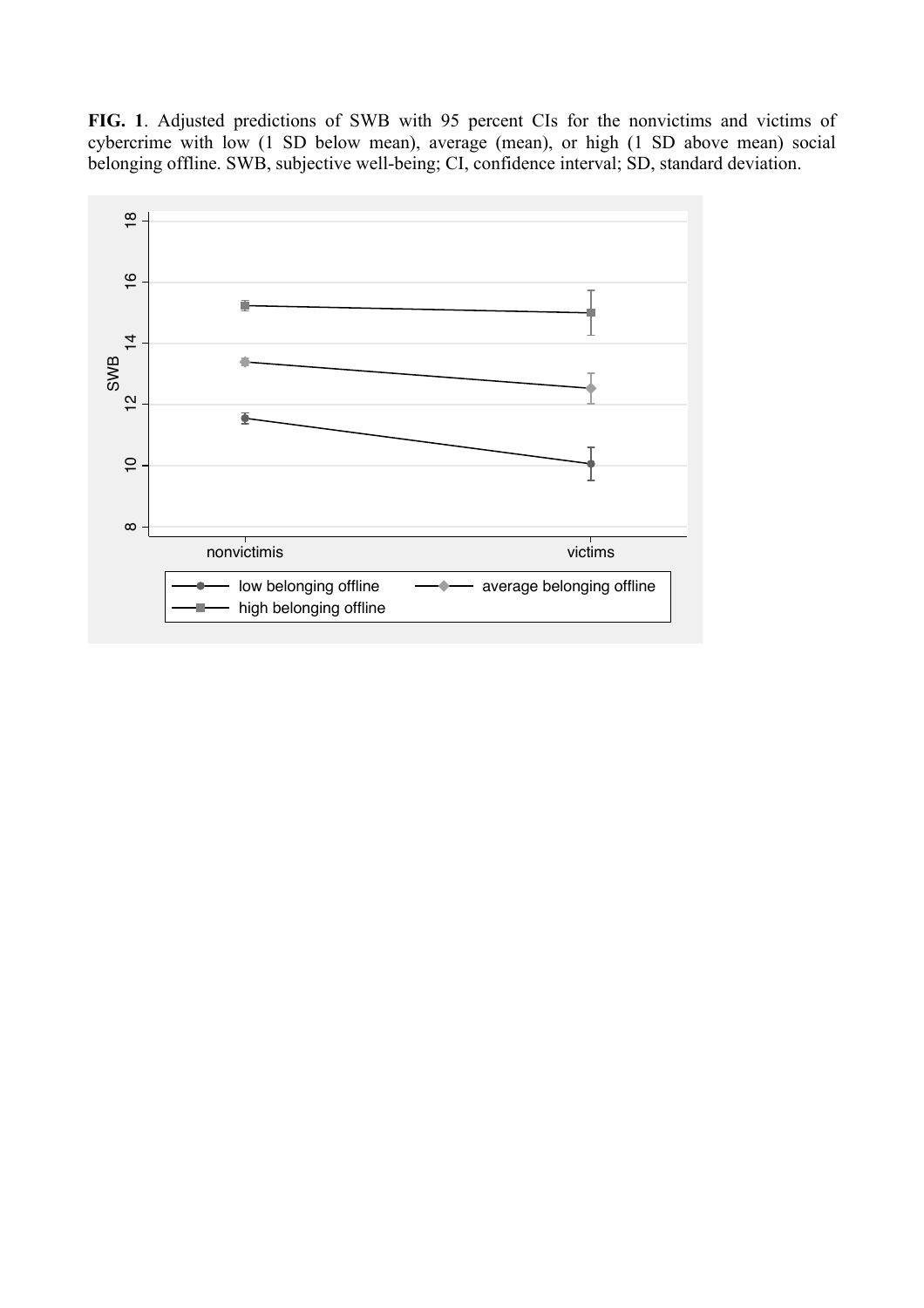**FIG. 2.** Adjusted predictions of SWB with 95 percent CIs for the nonvictims and victims of offensive cybercrime with low (1 SD below mean), average (mean), or high (1 SD above mean) social belonging offline.